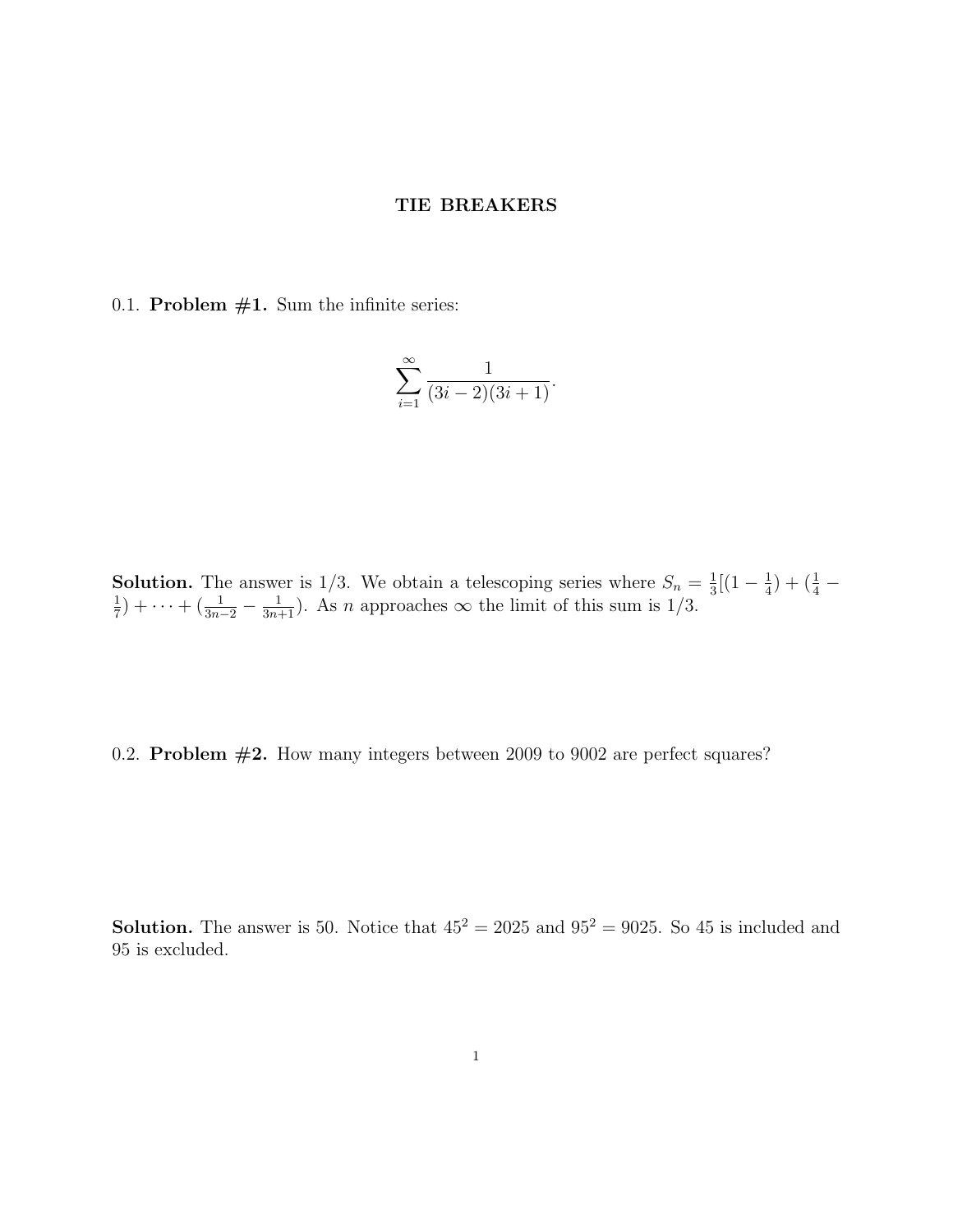0.3. Problem #3. Write x, y, and z in order from smallest to largest if  $x = 2^{100}$ ,  $y = 3^{75}$ , and  $z = 5^{50}$ .

Solution.  $x < z < y$ .

0.4. **Problem #4.** Let  $x_1, x_2, \ldots, x_7$  be seven distinct real numbers such that  $\max_{i \leq j} |x_i |x_j|=1$ . Find the minimum value C such that for any such collection

$$
\sum_{1 \le i < j \le 7} |x_i - x_j| < C.
$$

**Solution.** 12 (In general, if there are  $2k + 1$  points,  $C = k^2 + k$ , it is an limit that is never reached).